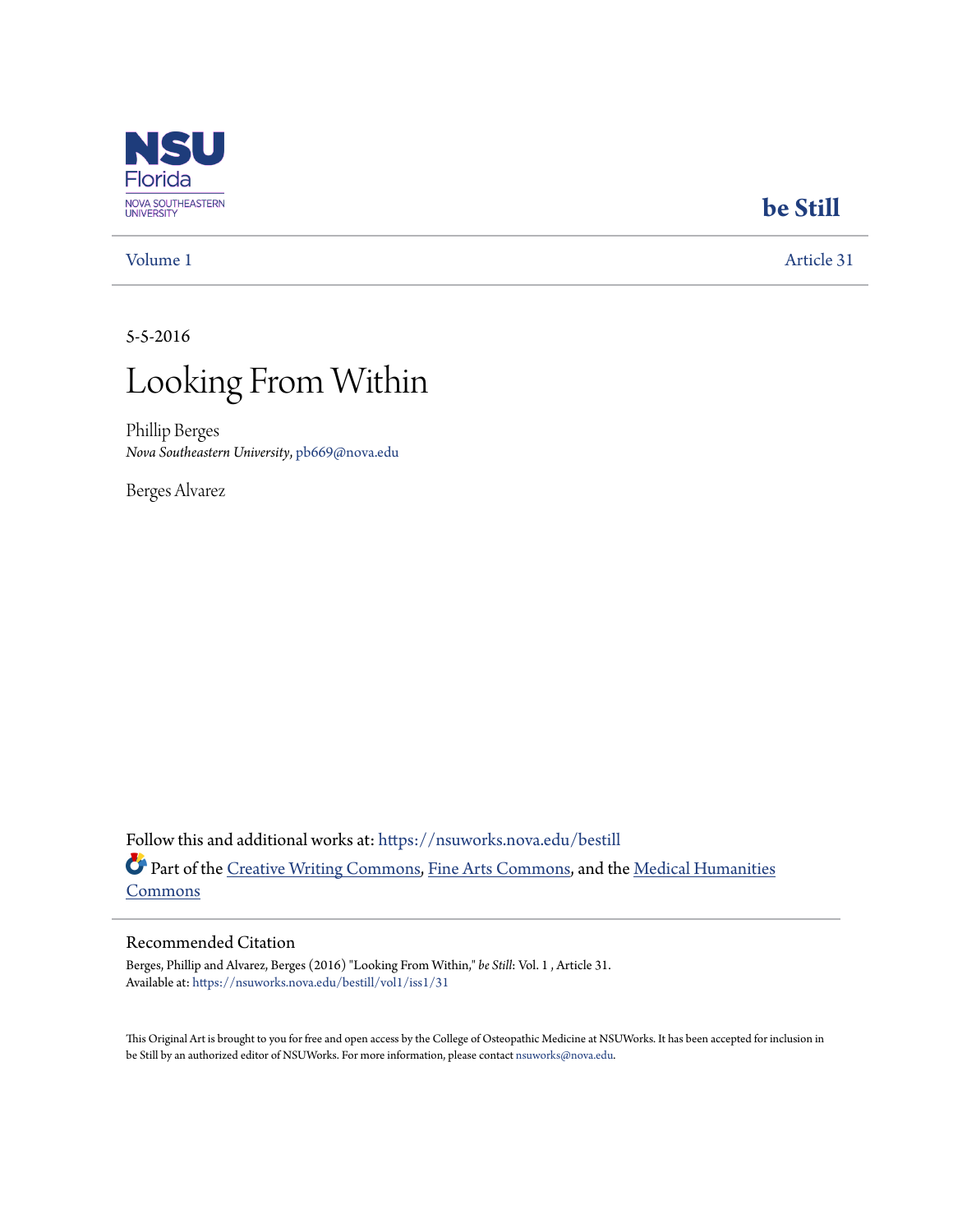

*LOOKING FROM WITHIN*